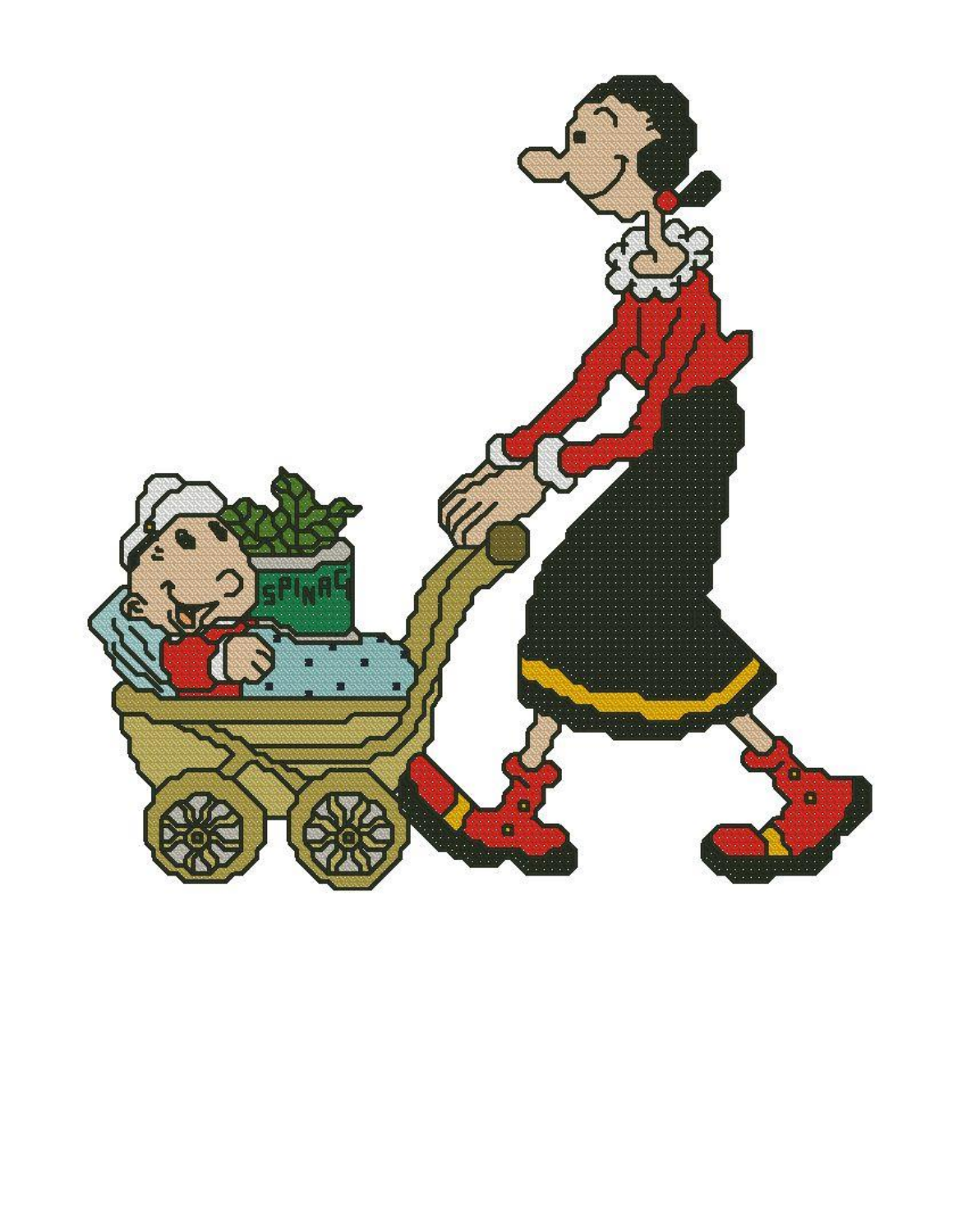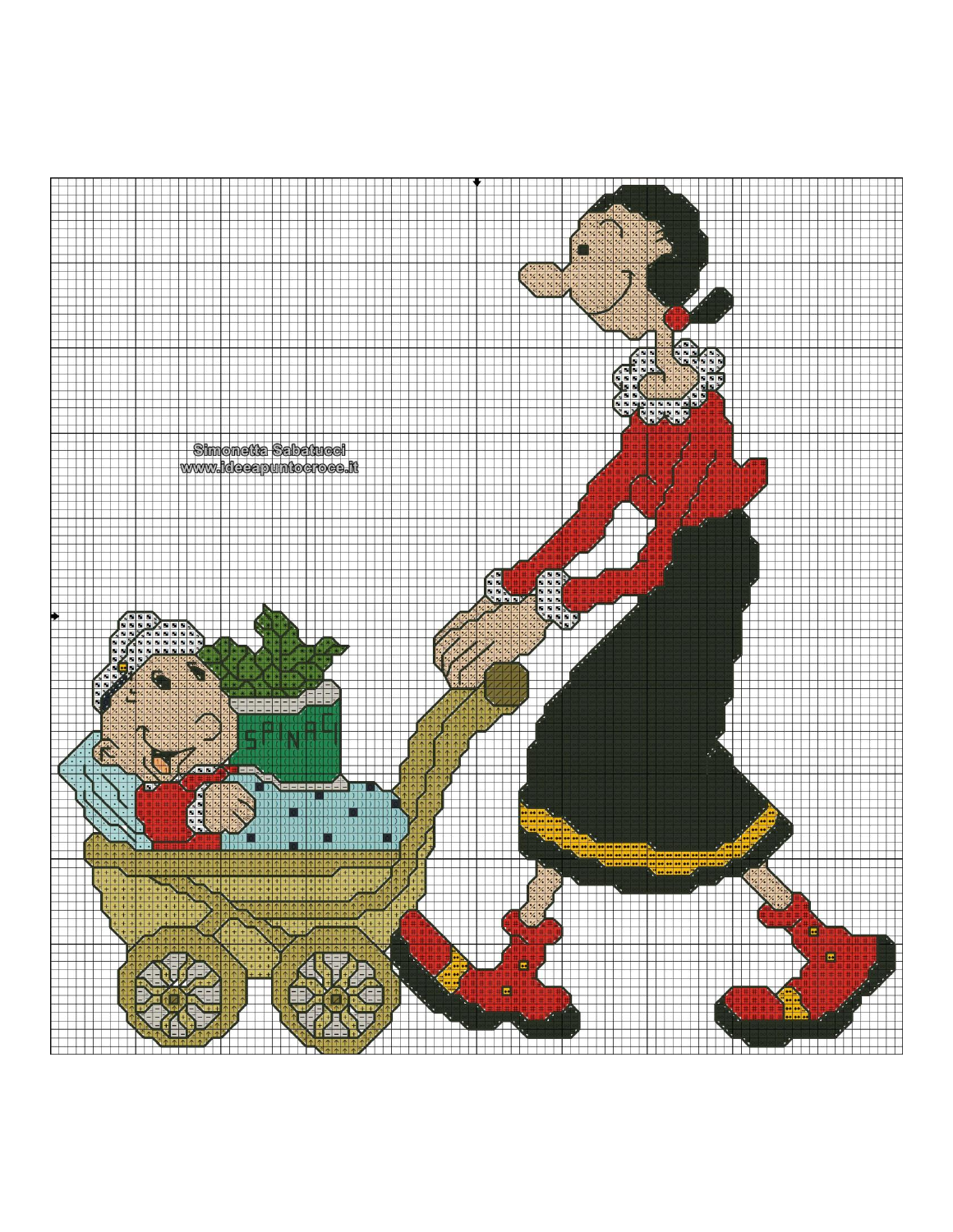# Designed by: Simonetta Sabatucci

[www.ideeapuntocroce.it](http://www.ideeapuntocroce.it/)

[www.ideeapuntocroce.com](http://www.ideeapuntocroce.com/)

[www.lackyeberry.com](http://www.lackyeberry.com/)

Fabric: Tela Aida 14, White 98w X 102h Stitches **Size:** 14 Count, 17.78w X 18.51h cm

# **Floss Used for Full Stitches:**

|    | Symbol Strands Type     |            | Number | Color              |
|----|-------------------------|------------|--------|--------------------|
|    | $\overline{2}$          | DMC        | 310    | Black              |
| ┺  | 2                       | DMC.       | 453    | Shell Gray-LT      |
| F) | 2                       | DMC.       | 598    | Turquoise-LT       |
| ⋕  | 2                       | <b>DMC</b> | 606    | Bright Orange-Red  |
| 4. | 2                       | DMC.       | 722    | Orange Spice-LT    |
| ン  | 2                       | <b>DMC</b> | 830    | Golden Olive-DK    |
| ት  | 2                       | DMC.       | 833    | Golden Olive-LT    |
| ↬  | 2                       | DMC.       | 834    | Golden Olive-VY LT |
| ₩  | 2                       | <b>DMC</b> | 905    | Parrot Green-DK    |
| 4  | $\mathcal{D}_{1}^{(1)}$ | <b>DMC</b> | 910    | Emerald Green-DK   |
|    | 2                       | <b>DMC</b> | 939    | Navy Blue-VY DK    |
| ⅗  | 2                       | <b>DMC</b> | 945    | Tawny              |
| ┺◆ | $\mathcal{D}$           | <b>DMC</b> | 972    | Canary-DK          |
| ٩. | 2                       | DMC.       | 3811   | Turquoise-VY LT    |
| ъ  | $\mathfrak{D}$          | DMC        | 3865   | Winter White       |

### **Floss Used for Half Stitches:**

|    | Symbol Strands Type Number Color |         |     |       |                   |
|----|----------------------------------|---------|-----|-------|-------------------|
|    |                                  | DMC 310 |     | Black |                   |
| Ŧ. |                                  | DMC.    | 606 |       | Bright Orange-Red |
| ት  |                                  | DMC.    | 833 |       | Golden Olive-LT   |
| ⊻  |                                  | DMC.    | 945 | Tawny |                   |

## **Floss Used for Quarter Stitches:**

| Symbol | Strands Type            |            | Number | Color              |
|--------|-------------------------|------------|--------|--------------------|
|        | 2                       | DMC        | 310    | Black              |
| ┺      | 2                       | <b>DMC</b> | 453    | Shell Gray-LT      |
| 7      | 2                       | <b>DMC</b> | 598    | Turquoise-LT       |
| #      | 2                       | <b>DMC</b> | 606    | Bright Orange-Red  |
| 91     | $\overline{2}$          | <b>DMC</b> | 722    | Orange Spice-LT    |
| ッ      | 2                       | DMC        | 830    | Golden Olive-DK    |
| ኍ      | 2                       | <b>DMC</b> | 833    | Golden Olive-LT    |
| ↬      | $\mathcal{D}_{1}^{(1)}$ | <b>DMC</b> | 834    | Golden Olive-VY LT |
| ₩      | 2                       | <b>DMC</b> | 905    | Parrot Green-DK    |
| Ч.     | 2                       | <b>DMC</b> | 910    | Emerald Green-DK   |
| €      | 2                       | <b>DMC</b> | 939    | Navy Blue-VY DK    |
|        | 2                       | <b>DMC</b> | 945    | Tawny              |
| ₩      | 2                       | <b>DMC</b> | 972    | Canary-DK          |
| ٩.     | 2                       | <b>DMC</b> | 3811   | Turquoise-VY LT    |
| ъ      | 2                       | DMC        | 3865   | Winter White       |

#### **Floss Used for Petite Stitches:**

|     | Symbol Strands Type Number Color |         |       |
|-----|----------------------------------|---------|-------|
| रू∣ |                                  | DMC 310 | Black |

#### **Floss Used for French Knots: Symbol Strands Type Number Color**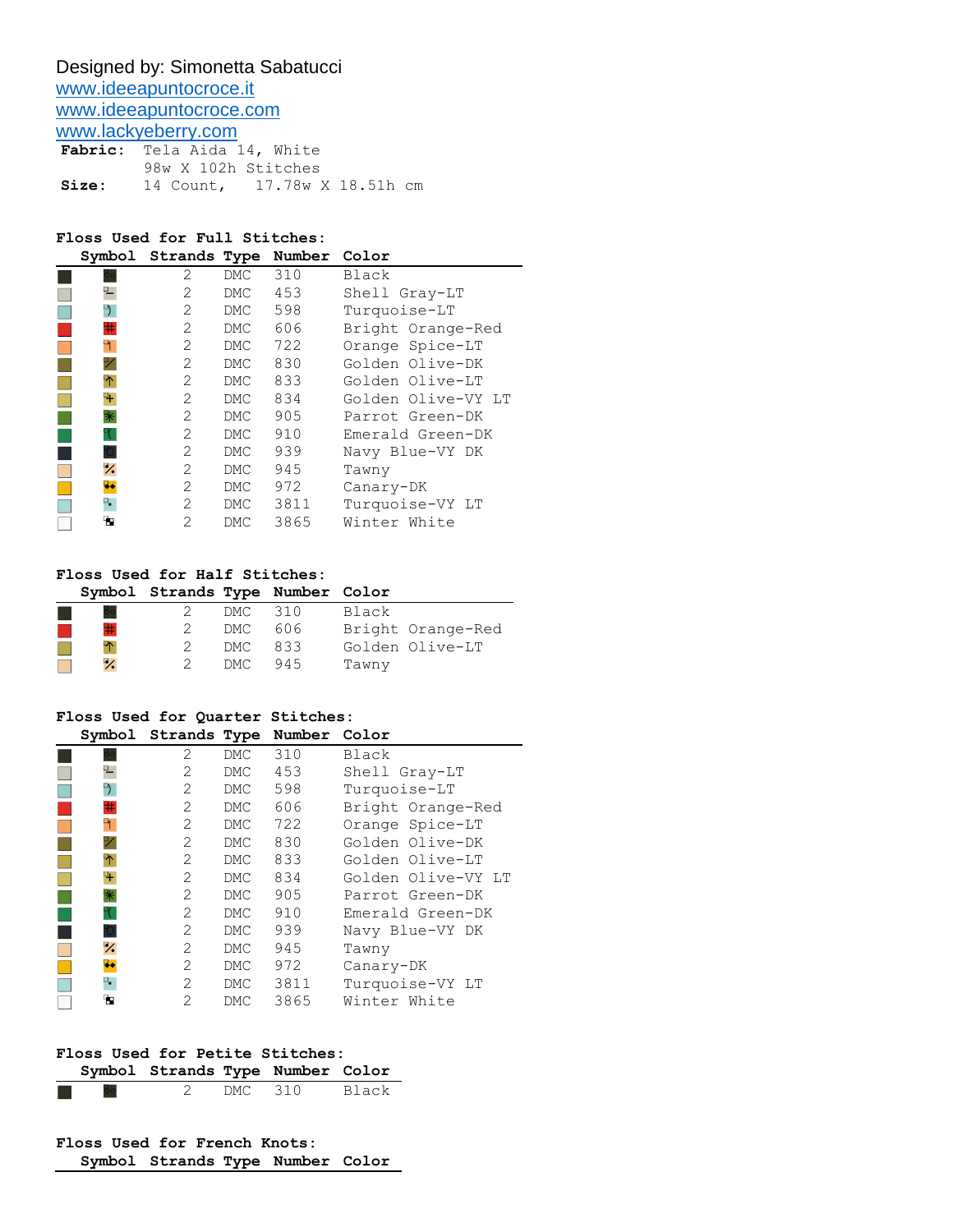|  | Symbol Strands Type Number Color |         |       |
|--|----------------------------------|---------|-------|
|  |                                  | DMC 310 | Black |